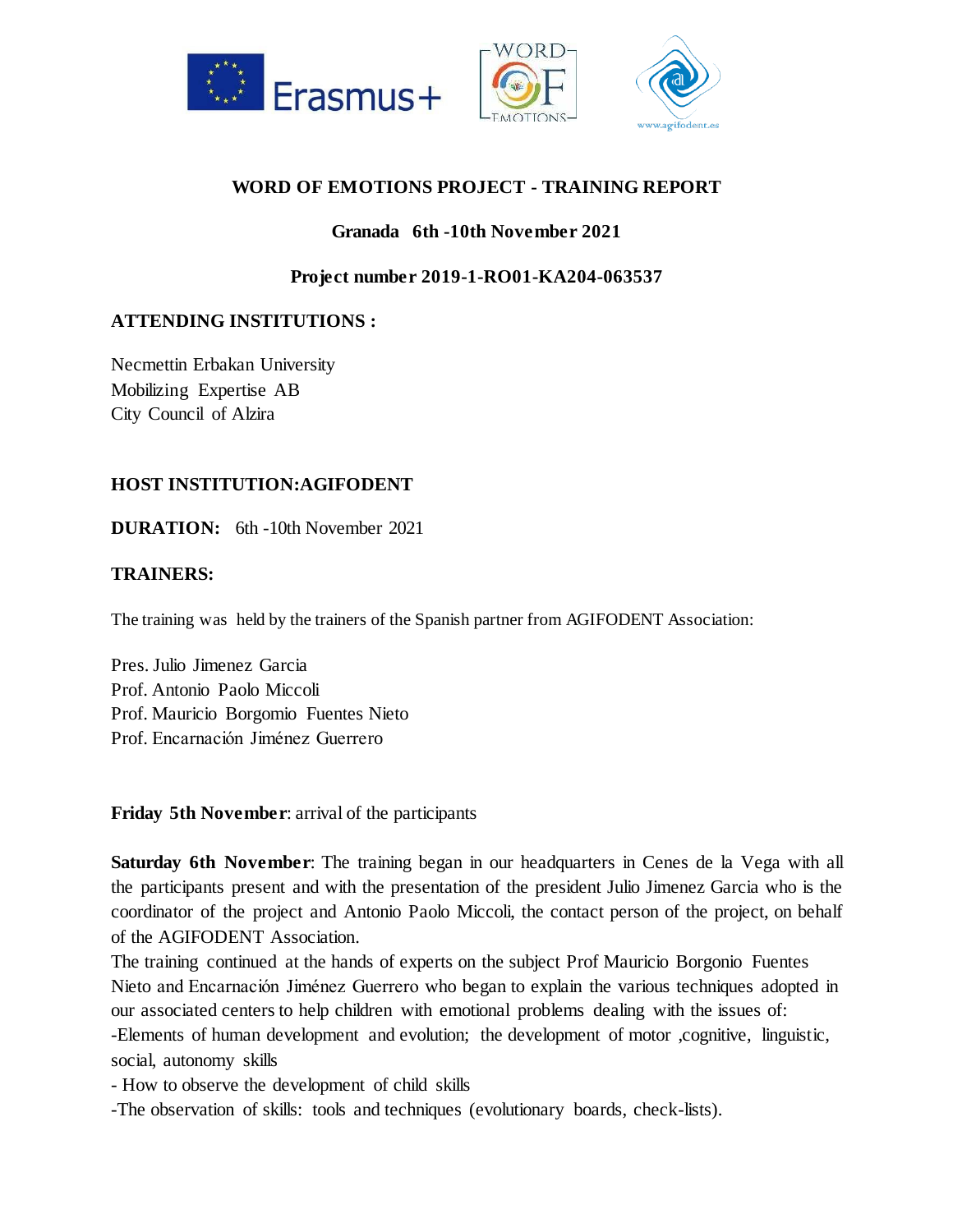





-Disability and learning- Learning processes. Explanatory models. The learning setting During the afternoon we made a visit to the city of Granada with the Alhambra, Cathedral and Royal Chapel.

**Sunday 7th November**: The training started with the help of our experts talking about how to teach basic skills: association, discrimination; exploration of space, the use of the body and the body scheme, spatial orientation and relationships Topological. Practical examples have been made and each participant has given their own explanation about the topic discussed. We talked about how language production and development is promoted. To end with the topic of "selfcontrol" and how it is applied in schools. Also ,were discussed first steps towards independence,the strategies to reduce hetero determination,the control to the self-control. Practical examples have been made and each participant has given their own explanation about the topic discussed. We talked about how language production and development is promoted. To end with the topic of "self-control" and how it is applied in schools. In the afternoon we visited the kindergarten class of the "Juan XXIII Cartuja" school where the

visiting staff and teachers from the local school were able to exchange ideas and results.

# **Monday 8th November**:Always in our center Encarnación Jiménez Guerrero

dealt with the theme of basic autonomy activities, feeding, personal cleaning, sphincter control. We have seen various videos of how to approach the subject with children. Subsequently divided into two groups we tackled the topic separately and compiled two lists, one with the problems and the other with the solutions that can be addressed. At the end the two groups compared and discussed the solutions they encountered separately. During the afternoon we visited the kindergarden of the Ave Maria Casa Madre school. Visited the area where the founding father, "Father Manjon" developed his own lessons in the open air, assisting himself from mosaics where various school themes are depicted such as: parts of the human body, regions of Spain, the alphabet, numbers and calculations . Participants were impressed by this simple but at the same time so innovative teaching method.

**Tuesday 9th November:** The main theme of the fourth day was the game. Prof Mauricio Borgonio started talking about how in the center children face and help each other through play, earning their attention and how they take part in the various games. The importance of group games that they can play safely and the tools that can be used in various games. How to determine the effect of training on emotional intelligence through the psychodrama method on emotional reactions and on the different dimensions of emotional intelligence. Also,we discussed :how to teach the skills of autonomy,cocio-affective education:-how to manage the child's anxieties and fears, ,how to teach social skills,the management of maladaptive behaviors.Another topic of the trening was :the hyperactive child;-the aggressive child,types of games and disabilities;the management of disability in the family,copy interactions,the role of the brothers